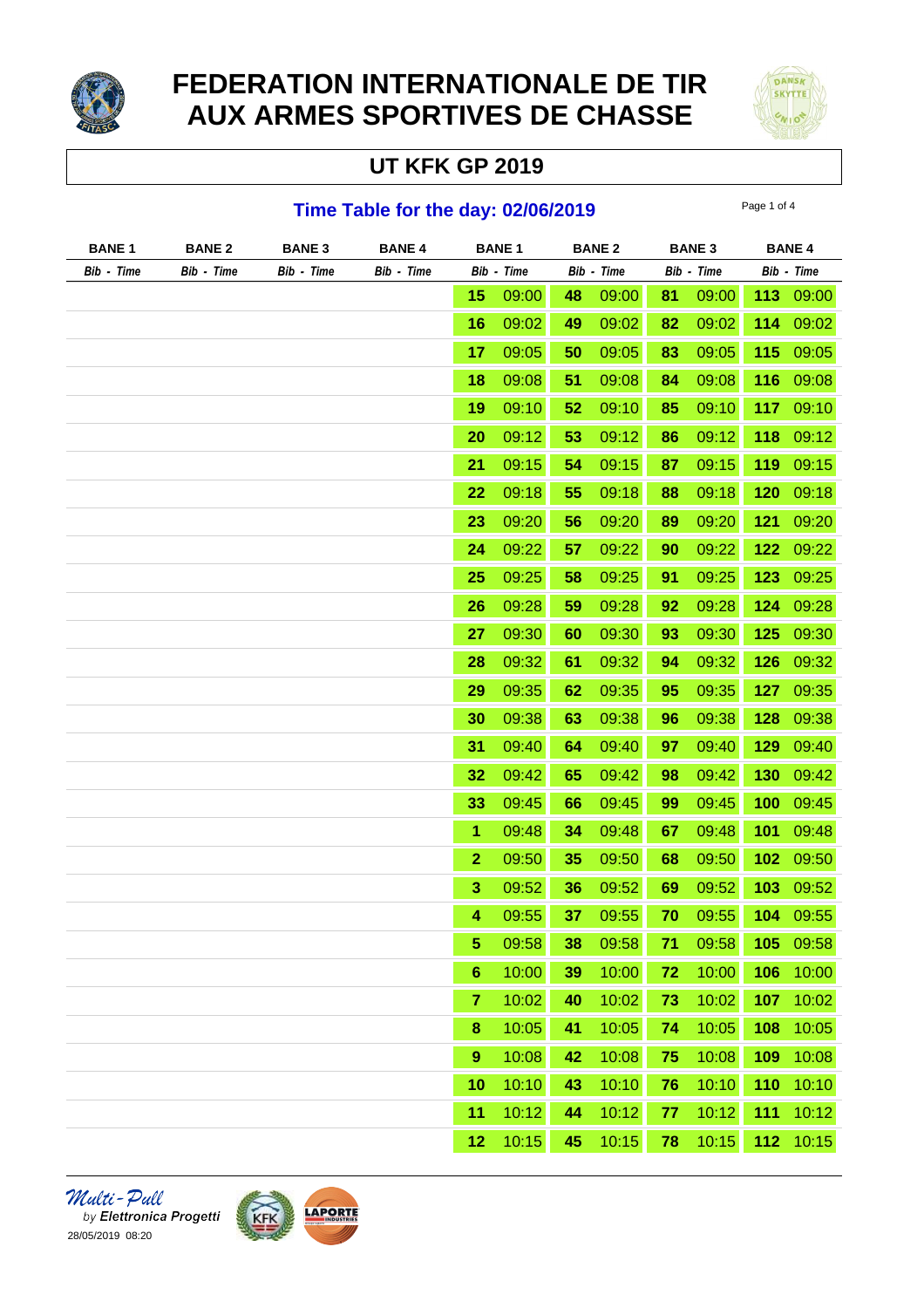## **Time Table for the day: 02/06/2019** Page 2 of 4

| <b>BANE1</b> | <b>BANE 2</b> | <b>BANE 3</b> | <b>BANE 4</b> | <b>BANE 1</b> |       | <b>BANE 2</b>           |       | <b>BANE 3</b> |       | <b>BANE 4</b> |            |
|--------------|---------------|---------------|---------------|---------------|-------|-------------------------|-------|---------------|-------|---------------|------------|
| Bib - Time   | Bib - Time    | Bib - Time    | Bib - Time    | Bib - Time    |       | Bib - Time              |       | Bib - Time    |       |               | Bib - Time |
|              |               |               |               | 13            | 10:18 | 46                      | 10:18 | 79            | 10:18 | 81            | 10:18      |
|              |               |               |               | 14            | 10:20 | 47                      | 10:20 | 80            | 10:20 | 82            | 10:20      |
|              |               |               |               | 113           | 10:22 | 15                      | 10:22 | 48            | 10:22 | 83            | 10:22      |
|              |               |               |               | 114           | 10:25 | 16                      | 10:25 | 49            | 10:25 | 84            | 10:25      |
|              |               |               |               | 115           | 10:28 | 17                      | 10:28 | 50            | 10:28 | 85            | 10:28      |
|              |               |               |               | 116           | 10:30 | 18                      | 10:30 | 51            | 10:30 | 86            | 10:30      |
|              |               |               |               | 117           | 10:32 | 19                      | 10:32 | 52            | 10:32 | 87            | 10:32      |
|              |               |               |               | 118           | 10:35 | 20                      | 10:35 | 53            | 10:35 | 88            | 10:35      |
|              |               |               |               | 119           | 10:38 | 21                      | 10:38 | 54            | 10:38 | 89            | 10:38      |
|              |               |               |               | 120           | 10:40 | 22                      | 10:40 | 55            | 10:40 | 90            | 10:40      |
|              |               |               |               | 121           | 10:42 | 23                      | 10:42 | 56            | 10:42 | 91            | 10:42      |
|              |               |               |               | 122           | 10:45 | 24                      | 10:45 | 57            | 10:45 | 92            | 10:45      |
|              |               |               |               | 123           | 10:48 | 25                      | 10:48 | 58            | 10:48 | 93            | 10:48      |
|              |               |               |               | 124           | 10:50 | 26                      | 10:50 | 59            | 10:50 | 94            | 10:50      |
|              |               |               |               | 125           | 10:52 | 27                      | 10:52 | 60            | 10:52 | 95            | 10:52      |
|              |               |               |               | 126           | 10:55 | 28                      | 10:55 | 61            | 10:55 | 96            | 10:55      |
|              |               |               |               | 127           | 10:58 | 29                      | 10:58 | 62            | 10:58 | 97            | 10:58      |
|              |               |               |               | 128           | 11:00 | 30                      | 11:00 | 63            | 11:00 | 98            | 11:00      |
|              |               |               |               | 129           | 11:02 | 31                      | 11:02 | 64            | 11:02 | 99            | 11:02      |
|              |               |               |               | 130           | 11:05 | 32                      | 11:05 | 65            | 11:05 | 67            | 11:05      |
|              |               |               |               | 100           | 11:08 | 33                      | 11:08 | 66            | 11:08 | 68            | 11:08      |
|              |               |               |               | 101           | 11:10 | 1                       | 11:10 | 34            | 11:10 | 69            | 11:10      |
|              |               |               |               | 102           | 11:12 | $\overline{2}$          | 11:12 | 35            | 11:12 | 70            | 11:12      |
|              |               |               |               | 103           | 11:15 |                         | 11:15 |               | 11:15 |               | 11:15      |
|              |               |               |               | 104           | 11:18 | 3                       | 11:18 | 36            |       | 71            |            |
|              |               |               |               |               |       | 4                       |       | 37            | 11:18 | 72            | 11:18      |
|              |               |               |               | 105           | 11:20 | $\overline{\mathbf{5}}$ | 11:20 | 38            | 11:20 | 73            | 11:20      |
|              |               |               |               | 106           | 11:22 | $6\phantom{1}$          | 11:22 | 39            | 11:22 | 74            | 11:22      |
|              |               |               |               | 107           | 11:25 | $\overline{7}$          | 11:25 | 40            | 11:25 | 75            | 11:25      |
|              |               |               |               | 108           | 11:28 | $\bf{8}$                | 11:28 | 41            | 11:28 | 76            | 11:28      |
|              |               |               |               | 109           | 11:30 | $\boldsymbol{9}$        | 11:30 | 42            | 11:30 | 77            | 11:30      |
|              |               |               |               | 110           | 11:32 | 10                      | 11:32 | 43            | 11:32 | 78            | 11:32      |
|              |               |               |               | 111           | 11:35 | 11                      | 11:35 | 44            | 11:35 | 79            | 11:35      |
|              |               |               |               | 112           | 11:38 | 12                      | 11:38 | 45            | 11:38 | 80            | 11:38      |
|              |               |               |               | 81            | 11:40 | 13                      | 11:40 | 46            | 11:40 | 48            | 11:40      |
|              |               |               |               | 82            | 11:42 | 14                      | 11:42 | 47            | 11:42 | 49            | 11:42      |
|              |               |               |               | 83            | 11:45 | 113                     | 11:45 | 15            | 11:45 | 50            | 11:45      |

*Multi - Pull*<br>by Elettronica Progetti<br>28/05/2019 08:20

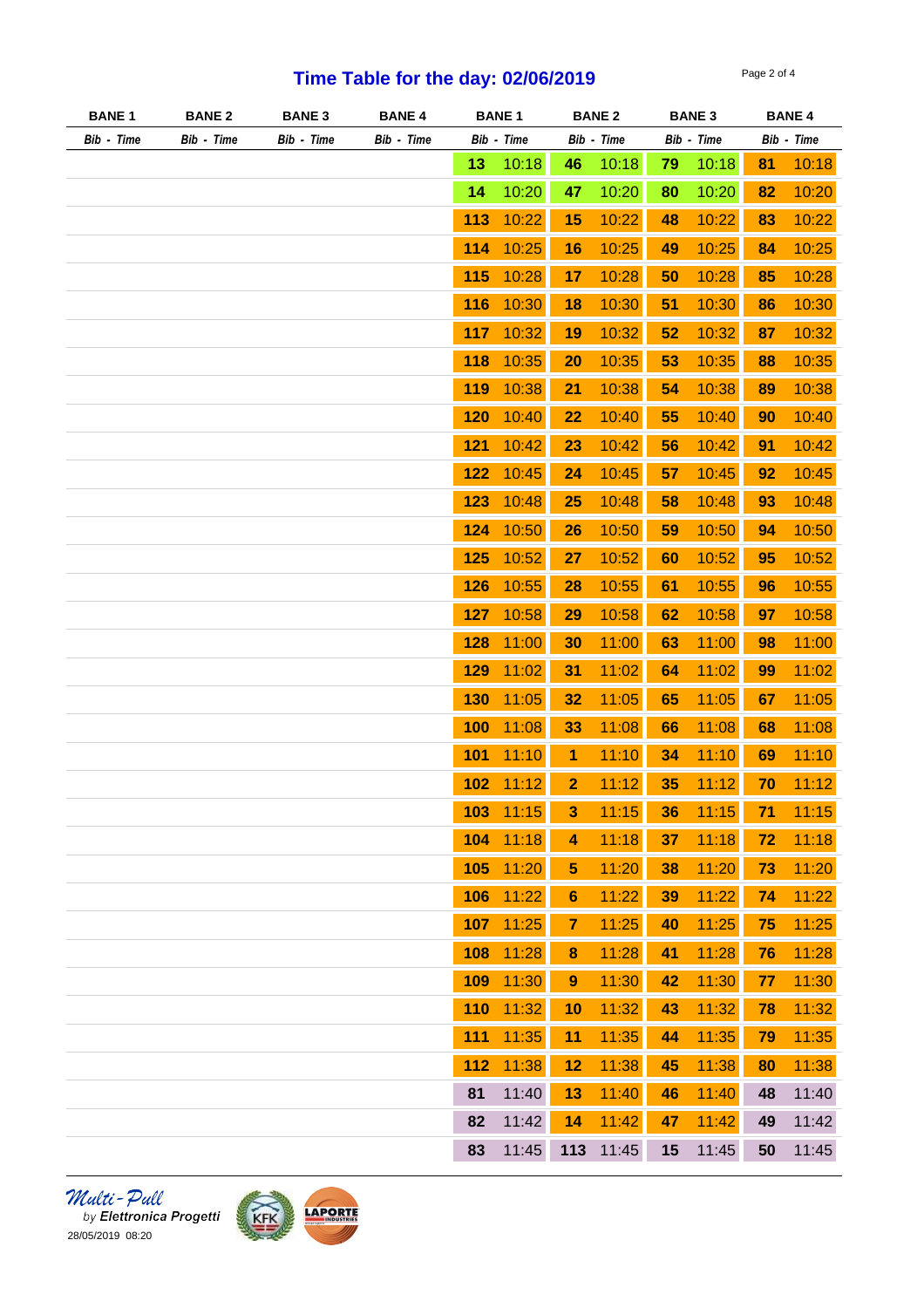## **Time Table for the day: 02/06/2019** Page 3 of 4

| <b>BANE1</b> | <b>BANE 2</b> | <b>BANE 3</b> | <b>BANE 4</b> | <b>BANE1</b> |       | <b>BANE 2</b> |           | <b>BANE 3</b>    |       | <b>BANE 4</b> |            |
|--------------|---------------|---------------|---------------|--------------|-------|---------------|-----------|------------------|-------|---------------|------------|
| Bib - Time   | Bib - Time    | Bib - Time    | Bib - Time    | Bib - Time   |       | Bib - Time    |           | Bib - Time       |       |               | Bib - Time |
|              |               |               |               | 84           | 11:48 |               | 114 11:48 | 16               | 11:48 | 51            | 11:48      |
|              |               |               |               | 85           | 11:50 | 115           | 11:50     | 17               | 11:50 | 52            | 11:50      |
|              |               |               |               | 86           | 11:52 | 116           | 11:52     | 18               | 11:52 | 53            | 11:52      |
|              |               |               |               | 87           | 11:55 |               | 117 11:55 | 19               | 11:55 | 54            | 11:55      |
|              |               |               |               | 88           | 11:58 | 118           | 11:58     | 20               | 11:58 | 55            | 11:58      |
|              |               |               |               | 89           | 12:00 | 119           | 12:00     | 21               | 12:00 | 56            | 12:00      |
|              |               |               |               | 90           | 12:02 | 120           | 12:02     | 22               | 12:02 | 57            | 12:02      |
|              |               |               |               | 91           | 12:05 | 121           | 12:05     | 23               | 12:05 | 58            | 12:05      |
|              |               |               |               | 92           | 12:08 |               | 122 12:08 | 24               | 12:08 | 59            | 12:08      |
|              |               |               |               | 93           | 12:10 | 123           | 12:10     | 25               | 12:10 | 60            | 12:10      |
|              |               |               |               | 94           | 12:12 | 124           | 12:12     | 26               | 12:12 | 61            | 12:12      |
|              |               |               |               | 95           | 12:15 | 125           | 12:15     | 27               | 12:15 | 62            | 12:15      |
|              |               |               |               | 96           | 12:18 | 126           | 12:18     | 28               | 12:18 | 63            | 12:18      |
|              |               |               |               | 97           | 12:20 | 127           | 12:20     | 29               | 12:20 | 64            | 12:20      |
|              |               |               |               | 98           | 12:22 | 128           | 12:22     | 30               | 12:22 | 65            | 12:22      |
|              |               |               |               | 99           | 12:25 | 129           | 12:25     | 31               | 12:25 | 66            | 12:25      |
|              |               |               |               | 67           | 12:28 | 130           | 12:28     | 32               | 12:28 | 34            | 12:28      |
|              |               |               |               | 68           | 12:30 | 100           | 12:30     | 33               | 12:30 | 35            | 12:30      |
|              |               |               |               | 69           | 12:32 | 101           | 12:32     | 1                | 12:32 | 36            | 12:32      |
|              |               |               |               | 70           | 12:35 | 102           | 12:35     | $\mathbf{2}$     | 12:35 | 37            | 12:35      |
|              |               |               |               | 71           | 12:38 | 103           | 12:38     | 3                | 12:38 | 38            | 12:38      |
|              |               |               |               | 72           | 12:40 | 104           | 12:40     | 4                | 12:40 | 39            | 12:40      |
|              |               |               |               | 73           | 12:42 |               | 105 12:42 | 5                | 12:42 | 40            | 12:42      |
|              |               |               |               | 74           | 12:45 | 106           | 12:45     | 6                | 12:45 | 41            | 12:45      |
|              |               |               |               | 75           | 12:48 | 107           | 12:48     | 7                | 12:48 | 42            | 12:48      |
|              |               |               |               | 76           | 12:50 | 108           | 12:50     | 8                | 12:50 | 43            | 12:50      |
|              |               |               |               | 77           | 12:52 | 109           | 12:52     | $\boldsymbol{9}$ | 12:52 | 44            | 12:52      |
|              |               |               |               | 78           | 12:55 | 110           | 12:55     | 10               | 12:55 | 45            | 12:55      |
|              |               |               |               | 79           | 12:58 | 111           | 12:58     | 11               | 12:58 | 46            | 12:58      |
|              |               |               |               | 80           | 13:00 | 112           | 13:00     | 12               | 13:00 | 47            | 13:00      |
|              |               |               |               | 48           | 13:02 | 81            | 13:02     | 13               | 13:02 | 15            | 13:02      |
|              |               |               |               | 49           | 13:05 | 82            | 13:05     | 14               | 13:05 | 16            | 13:05      |
|              |               |               |               | 50           | 13:08 | 83            | 13:08     | 113              | 13:08 | 17            | 13:08      |
|              |               |               |               | 51           | 13:10 | 84            | 13:10     | 114              | 13:10 | 18            | 13:10      |
|              |               |               |               | 52           | 13:12 | 85            | 13:12     | 115              | 13:12 | 19            | 13:12      |
|              |               |               |               | 53           | 13:15 | 86            | 13:15     | 116              | 13:15 | 20            | 13:15      |

 $\frac{1}{28/05/2019}$  Pull<br>by Elettronica Progetti<br>28/05/2019 08:20